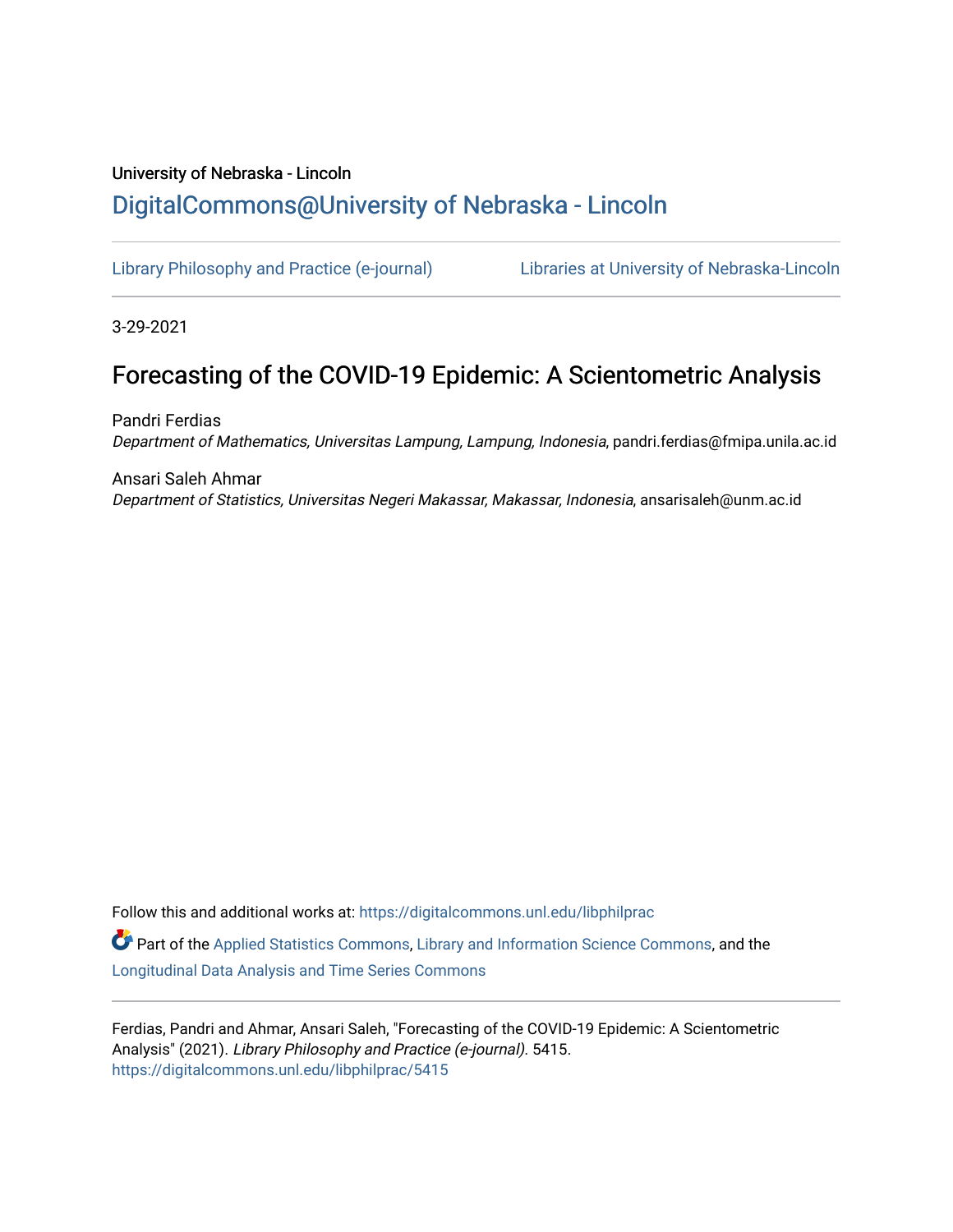#### **Forecasting of the COVID-19 Epidemic: A Scientometric Analysis**

# **Pandri Ferdias<sup>1</sup> & Ansari Saleh Ahmar2,\***

<sup>1</sup>Department of Mathematics, Universitas Lampung, Lampung, Indonesia <sup>2</sup>Department of Statistics, Universitas Negeri Makassar, Makassar, Indonesia

\*Email: ansarisaleh@unm.ac.id

#### **Abstract**

This study presented a scientometric analysis of scientific publications with discussions of forecasting and COVID-19. The data of this study were obtained from the Scopus database using the keywords: *( TITLE-ABS-KEY (forecast) AND TITLE-ABS-KEY (covid))* and the data were taken on March 26, 2021. This study was a scientometric study. The data were subsequently analyzed using the VosViewer and Bibliometrix R Package. The results showed that "COVID-19" was the keyword most frequently used by researchers, followed by "forecasting" and "human". Authors who discussed the topic of forecasting COVID-19 come from 83 different countries/regions, with the most articles sent by authors from the USA.

Keywords: COVID-19; forecasting; scientometric.

#### **1. Introduction**

COVID-19 is a pandemic occurring worldwide and has become a major problem in the world. COVID-19 was first detected in Wuhan, China at the end of 2019. Based on the data of Worldometer website, there were 127,749,785 confirmed cases, 2,795,604 deaths and 102,934,981 recovered cases from the COVID-19 pandemic as of March 29, 2021, 00:59 GMT.

COVID-19 has been widely affecting every aspect of human life. The spread of COVID-19 pandemic has not only contributed to a profound effect on the health sector, but has also affected various aspects: economic, social, industrial, education and other aspects. By October 2020, tens of millions of people could be pushed into extreme poverty, while the number of people who were malnourished could increase to 132 million by year's end, from a current number estimated at nearly 690 million [1]. In addition, it has also greatly affected the global economy and financial markets; a significant decline in income will also definitely affect the increase in unemployment, disruption of the transportation, service and manufacturing industries. The COVID-19 outbreak is unlikely to disappear any time soon, so proactive international action is highly needed to save lives and also protect economic prosperity [2][3].

COVID-19 also has an impact on education; The results of the study conducted by Omang & Angioha showed that there was a significant negative effect of COVID-19 on the education development of secondary school students in Cross River State, Nigeria, because the implementation of the learning process could not be implemented due to the absence of facilities and infrastructure to support the implementation of learning during the period of Lockdown [4]. Furthermore, Atuahene, Kong, & Bentum-Micah explained that COVID-19 has caused school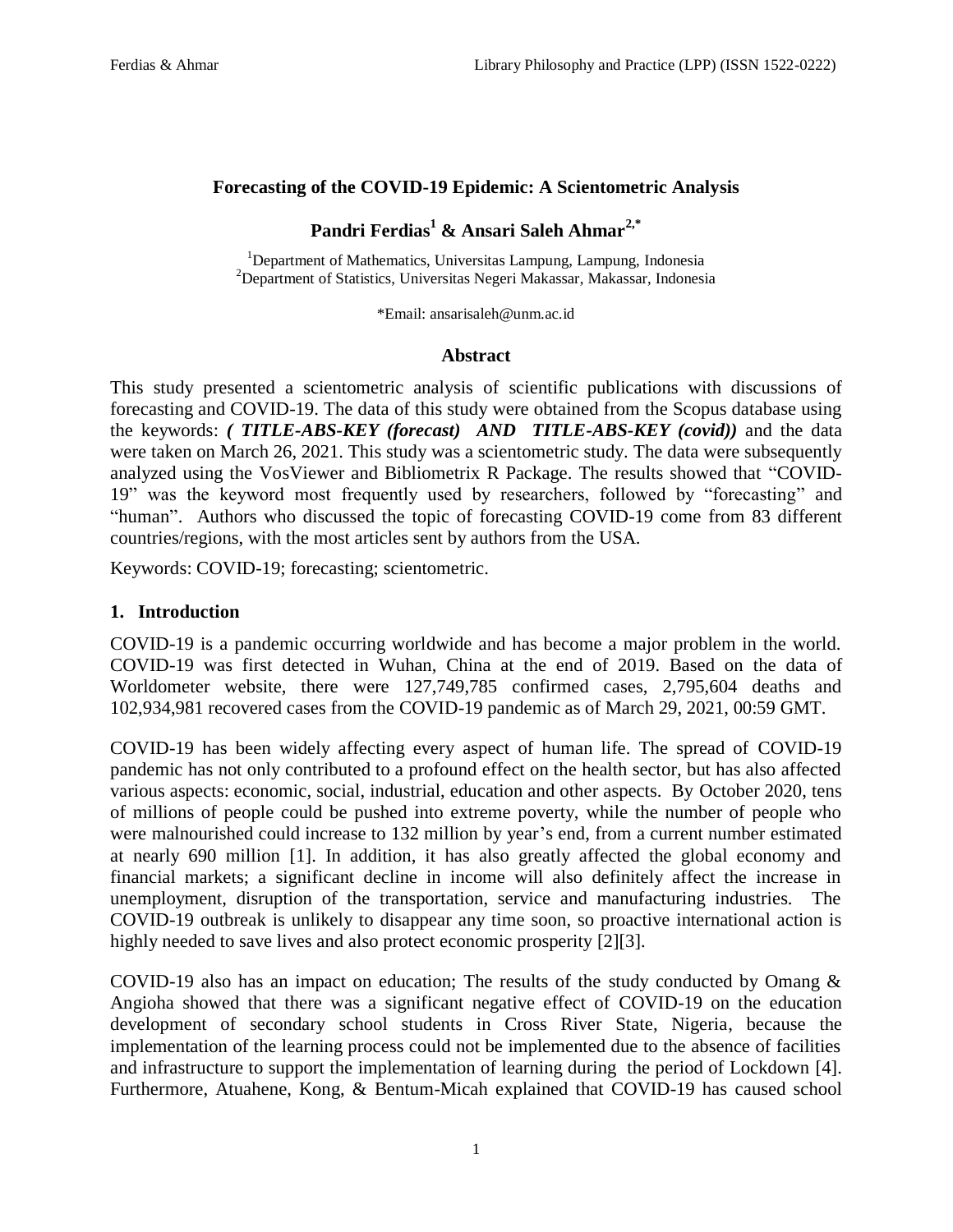closures for a long time and would certainly have an effect on the learning process and learning outcome [5].

An accurate forecast of the evolution of new confirmed cases and an analysis of the number of deaths and cures enables the more effective management in regards to the global impact of COVID-19 [6]. To further determine the profile and forecasting mapping of COVID-19, it is necessary to apply a bibliometric study. Borgman stated that "bibliometrics is the application of mathematics and statistical methods to books and other media of communication" [7].

# **2. Methods**

This study was a scientometric study. The data in this study were further analyzed using VosViewer and Bibliometrix R Package. VosViewer and Bibliometrix R Package were considered capable of contributing many advantages over other analysis software. VosViewer and Bibliometrix R Package use a text mining function to identify relevant word phrases for mapping and a clustering approach to examine network data co-citation and co-occurrence [8] [9]. In addition, they are able of providing many advantages in terms of visualization over other software [10].

The data from this study were obtained from the Scopus database using the keywords: *(TITLE-ABS-KEY (forecast) AND TITLE-ABS-KEY (covid))*. The data were taken on March 26, 2021.

# **3. Result and Discussion**

# *3.1. Document type of publication*

From the results of data search on Scopus, 746 documents were successfully obtained consisting of: 245 documents for 2021, 500 documents for 2020, and 1 document for 2019. Of the 746 documents obtained, these documents were divided into 9 types of documents, namely: article, conference paper, review, data paper, note, book chapter, conference review, letter, and short survey. The details are presented in table 1.

| Document type     | <b>No. of Documents</b> | <b>Percentage</b> |
|-------------------|-------------------------|-------------------|
| Article           | 613                     | 82.17             |
| Conference paper  | 84                      | 11.26             |
| Review            | 22                      | 2.95              |
| Data paper        | 7                       | 0.94              |
| <b>Note</b>       | 6                       | 0.80              |
| Book chapter      | 5                       | 0.67              |
| Conference review | 3                       | 0.40              |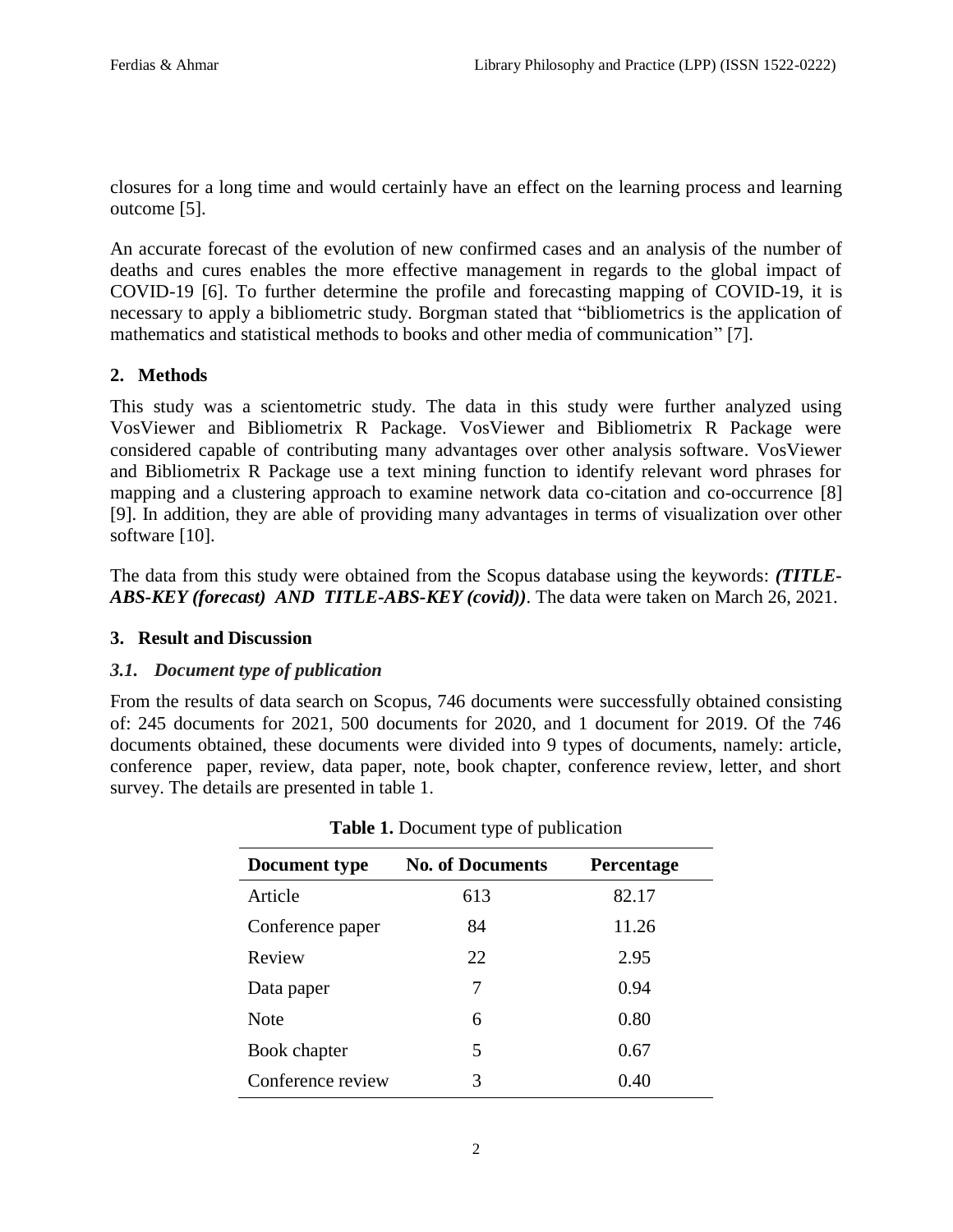| Document type | <b>No. of Documents</b> | <b>Percentage</b> |  |
|---------------|-------------------------|-------------------|--|
| Letter        |                         | 0.40              |  |
| Short survey  | 3                       | 0.40              |  |
| Total         | 746                     | 100.00            |  |

From table 1, it can be found that as many as 82.17% or 613 documents types of article publication had the highest number compared to other types of published documents. This was followed by document type "Conference Paper" of 11.26% or 84 documents, document type "Review" of 2.95% or 22 documents and the number of remaining types divided into various types of other published documents. This shows that during the COVID-19 pandemic, researchers tend to publish their study results by choosing the document type of articles published in various Scopus journals. This determination is caused by a pandemic condition which resulted in limited human mobilization, so publications in the form of an article is the type of publication that is most likely to be carried out.

# *3.2. Trend topics*

During the COVID-19 pandemic, publications were more dominant in 2020. It can be seen in the table that as many as 520 topics about COVID-19 were followed by the topic of Forecasting which was amounted to 435 topics. This shows that publications on forecasting COVID-19 data are the most dominating topics to be published. Meanwhile, in 2021 the topic of the Forecasting Method is considered to be a topic that tends to be published by researchers. This indicates the high enthusiasm of researchers in predicting when the COVID-19 pandemic will be over.



**Fig. 1.** Trend topics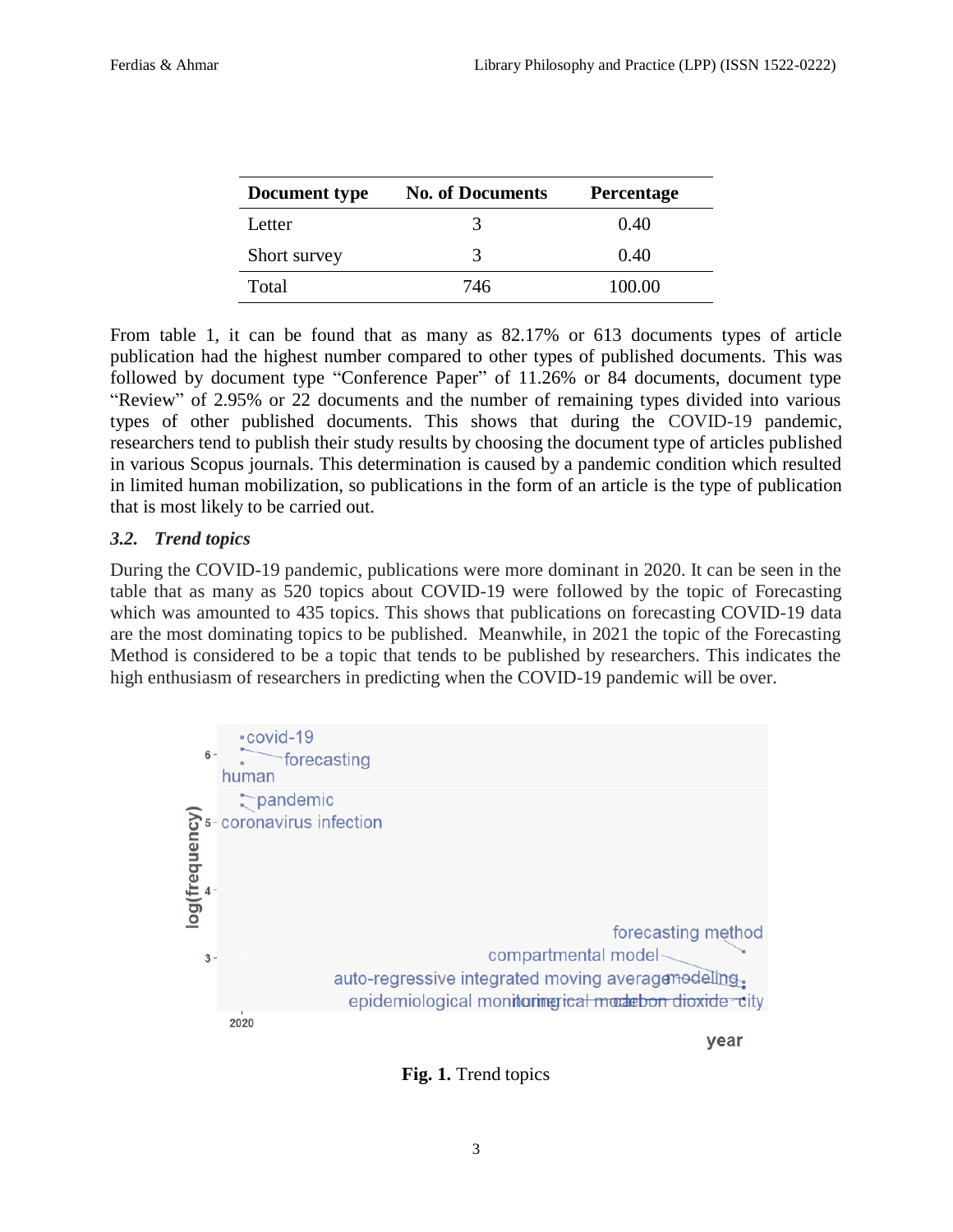| <b>Topics</b>                                    | <b>Frequency</b> | Year |
|--------------------------------------------------|------------------|------|
| COVID-19                                         | 520              | 2020 |
| Forecasting                                      | 435              | 2020 |
| Human                                            | 353              | 2020 |
| Pandemic                                         | 221              | 2020 |
| Coronavirus Infection                            | 190              | 2020 |
| <b>Forecasting Method</b>                        | 22               | 2021 |
| <b>Compartmental Model</b>                       | 14               | 2021 |
| <b>Auto-Regressive Integrated Moving Average</b> | 13               | 2021 |
| Modeling                                         | 13               | 2021 |
| <b>Carbon Dioxide</b>                            | 11               | 2021 |
| City                                             | 11               | 2021 |
| <b>Epidemiological Monitoring</b>                | 11               | 2021 |
| <b>Numerical Model</b>                           | 11               | 2021 |

|  | <b>Table 2.</b> Trend topics on year |  |  |  |  |  |
|--|--------------------------------------|--|--|--|--|--|
|--|--------------------------------------|--|--|--|--|--|

### *3.3. Top 10 most productive country*

From Table 3, it can be seen that the most productive countries producing publications on forecasting COVID-19 were the United States with 134 publications, followed by India with 104 publications, then China with 88 publications, England with 59 publications, Italy with 53 publications, Russia as many as 39 publications, Spain with 38 publications, Germany with 35 publications, Saudi Arabia with 31 publications and finally Brazil with 23 publications. This shows that the major countries of the world are very concerned in conducting study on forecasting COVID-19.

| Table 3. Top 10 most productive country |  |
|-----------------------------------------|--|
|-----------------------------------------|--|

| Country/territory    | <b>No. of Documents</b> |  |  |
|----------------------|-------------------------|--|--|
| <b>United States</b> | 134                     |  |  |
| India                | 104                     |  |  |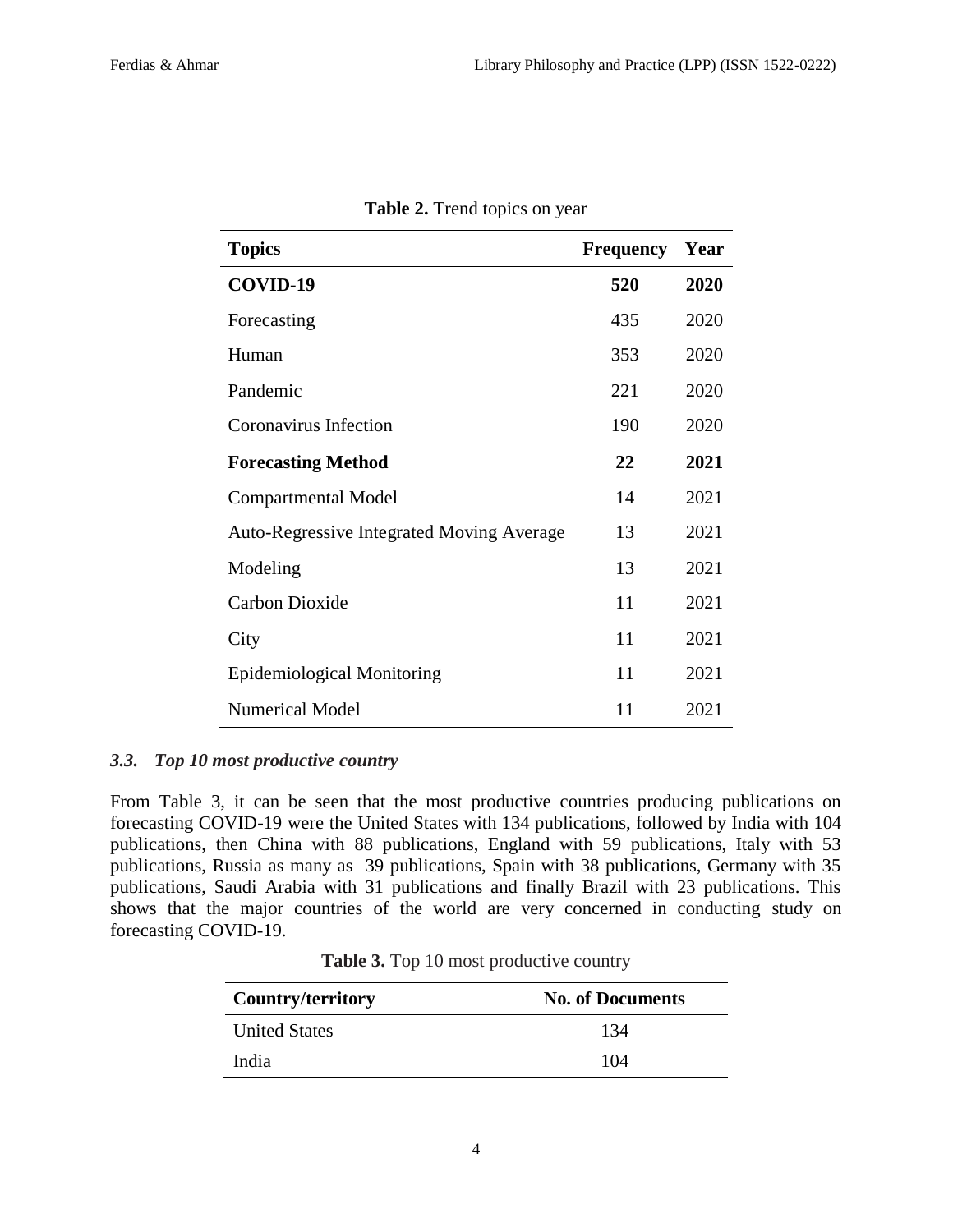| Country/territory         | <b>No. of Documents</b> |  |  |
|---------------------------|-------------------------|--|--|
| China                     | 88                      |  |  |
| United Kingdom            | 59                      |  |  |
| Italy                     | 53                      |  |  |
| <b>Russian Federation</b> | 39                      |  |  |
| Spain                     | 38                      |  |  |
| Germany                   | 35                      |  |  |
| Saudi Arabia              | 31                      |  |  |
| <b>Brazil</b>             | 23                      |  |  |

# *3.4. Top 10 most productive authors name and h-index*

Table 4 presents the Top 10 productive authors who discussed the topic of Forecasting and COVID-19. From Table 4, it can be seen that the majority of authors had a high h-index of publication and only 2 authors had an h-index < 10.

| <b>Author Name</b> | <b>No. of Documents</b> | h-index |
|--------------------|-------------------------|---------|
| Chowell, G.        | 5                       | 47      |
| Ramasamy, K.       | 4                       | 3       |
| Salisu, A.A.       | 4                       | 17      |
| Aragon, D.C.       | 3                       | 10      |
| Bouri, E.          | 3                       | 31      |
| Darapaneni, N.     | 3                       | 0       |
| Ewees, A.A.        | 3                       | 20      |
| Fan, H.            | 3                       | 10      |
| Gandomi, A.H.      | 3                       | 58      |
| Kumar, R.          | 3                       | 17      |

**Table 4.** Top 10 most Productive Authors Name and h-index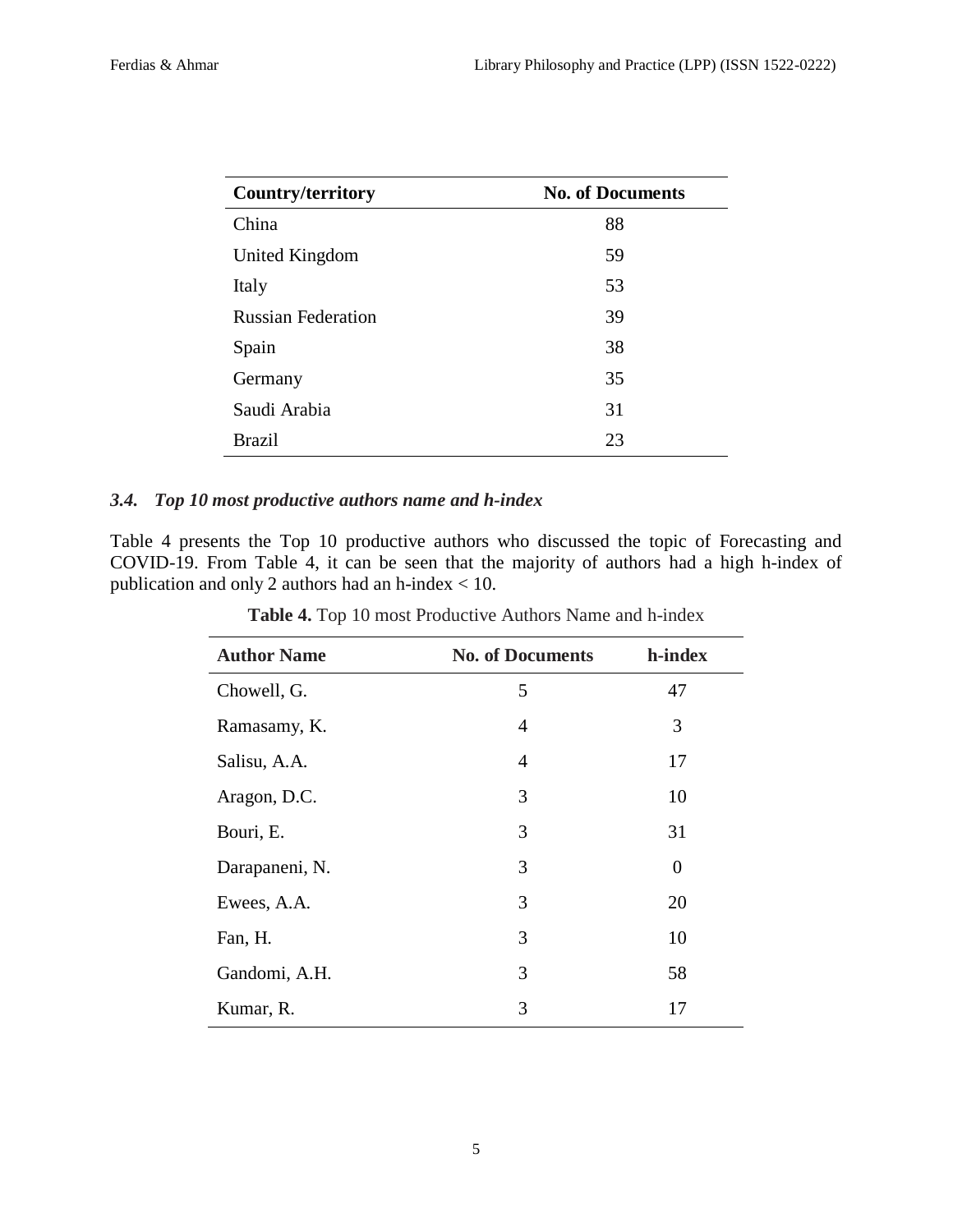# *3.5. Top 10 subject area of publication*

From table 5, it can be found that the subjects of health publications became the main subjects involved in most studies. This was caused by the COVID-19 pandemic which is closely related to human health. Then followed by the subject of mathematical publications, where most researchers carried out the modeling process of the growth of COVID-19 patient data. This model is expected to help the government in making policies for handling the COVID-19 pandemic. Furthermore, the subject of computer science publications, where researchers developed artificial intelligence (AI) in detecting COVID-19 in humans. The next subject is engineering, where researchers continued to create COVID-19 detection tools with computer science assistance. Another important subject is the subject of economic publications. The economic sector is recognized as the sector most affected by the COVID-19 pandemic, so researchers also tended to conduct analysis (study) on the global economy.

| Subject area                                  | <b>No. of Documents</b> |
|-----------------------------------------------|-------------------------|
| Medicine                                      | 194                     |
| <b>Mathematics</b>                            | 162                     |
| <b>Computer Science</b>                       | 157                     |
| Engineering                                   | 104                     |
| Economics, Econometrics, and Finance          | 100                     |
| Physics and Astronomy                         | 81                      |
| Biochemistry, Genetics, and Molecular Biology | 74                      |
| Social Sciences                               | 74                      |
| <b>Environmental Science</b>                  | 65                      |
| Business, Management, and Accounting          | 58                      |

|  |  |  | Table 5. Top 10 subject area of publication |
|--|--|--|---------------------------------------------|
|  |  |  |                                             |

# *3.6. Forecasting methods or models used in this study*

Based on the data obtained based on Scopus data, several methods and/or forecasting models used by researchers in forecasting COVID-19 are presented in table 6.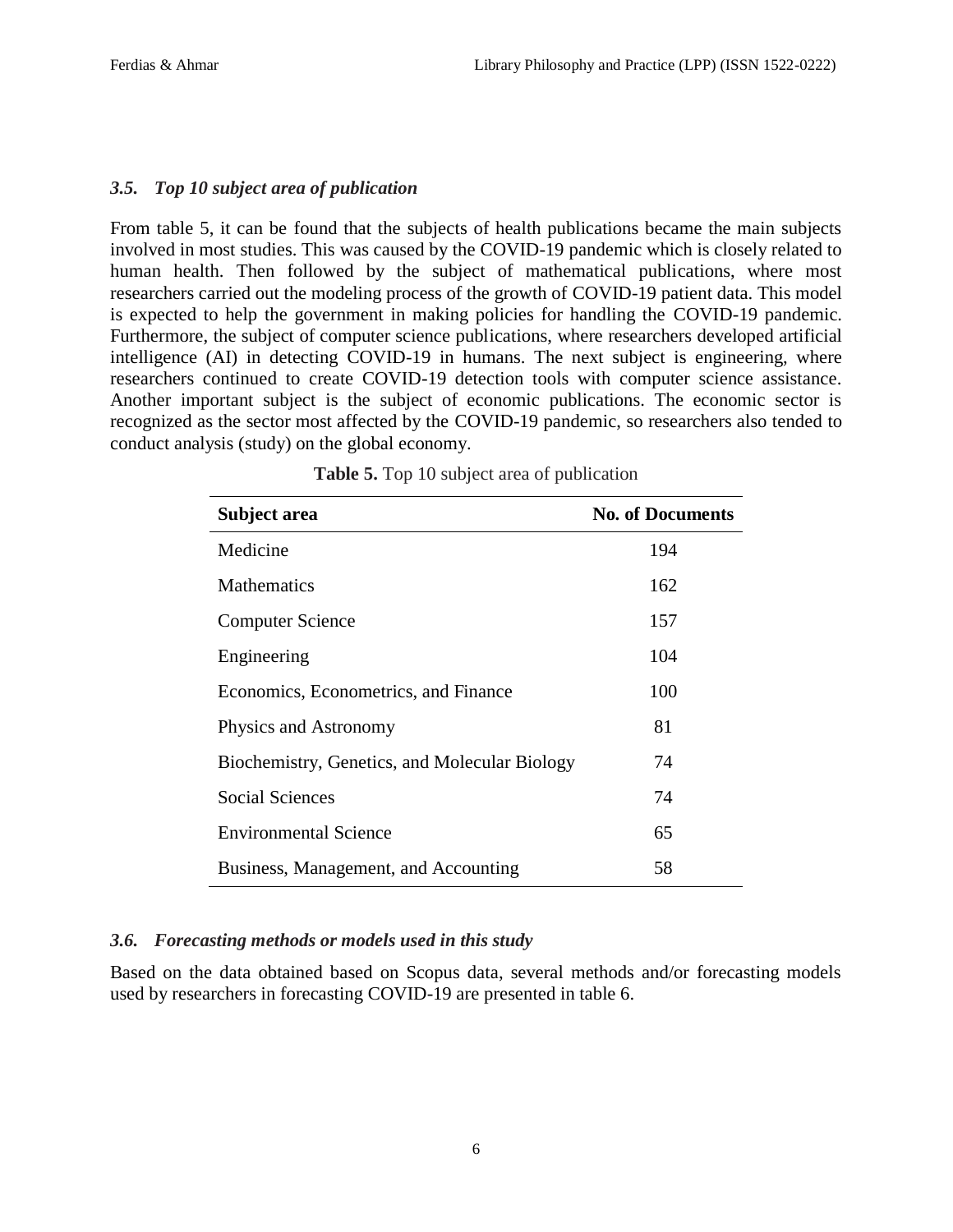| Methods/Model                                             | <b>DOI</b>                           |
|-----------------------------------------------------------|--------------------------------------|
| Artificial Neural Network (ANN)                           | 10.1016/j.aej.2020.09.037 [11]       |
| Autoregressive integrated moving average                  | 10.1016/j.asoc.2020.106932 [12]      |
| (ARIMA)                                                   | 10.1016/j.asoc.2021.107161 [13]      |
|                                                           | 10.1016/j.bspc.2021.102494 [14]      |
|                                                           | 10.1016/j.psep.2020.10.048 [15]      |
|                                                           | 10.1016/j.techfore.2021.120637 [16]  |
|                                                           | 10.1088/1742-6596/1751/1/012027 [17] |
|                                                           | 10.32604/cmc.2020.011937 [18]        |
| $AWBO-DGGM(1,1)$ models                                   | 10.1016/j.energy.2021.119952 [19]    |
| Bayesian inference                                        | 10.1016/j.jeconom.2020.08.010 [20]   |
|                                                           | 10.1155/2021/8847116 [21]            |
| Bayesian vector autoregressive (BVAR)                     | 10.1590/0037-8682-0762-2020 [22]     |
| <b>BSTS</b>                                               | 10.1016/j.bspc.2021.102494 [14]      |
| <b>ELM</b> network                                        | 10.1016/j.bspc.2021.102494 [14]      |
| Exponential smoothing state space model<br>(ETS)          | 10.1016/j.asoc.2020.106932 [12]      |
| <b>Extended WKDE</b>                                      | 10.1038/s42003-021-01677-2 [23]      |
| Holt's models                                             | 10.1590/0037-8682-0762-2020 [22]     |
| Holt-Winter                                               | 10.1016/j.bspc.2021.102494 [14]      |
| Hybrid                                                    | 10.1016/j.bspc.2021.102494 [14]      |
| IMSGM(1,1)                                                | 10.1016/j.apenergy.2020.116339 [24]  |
| <b>LSTM</b>                                               | 10.1007/978-981-16-0010-4_11 [25]    |
|                                                           | 10.1016/j.isatra.2020.12.057 [26]    |
|                                                           | 10.1016/j.psep.2020.10.048 [15]      |
| ML-based prediction                                       | 10.1088/1742-6596/1767/1/012006 [27] |
| <b>MLP</b>                                                | 10.1016/j.bspc.2021.102494 [14]      |
| Multiple linear regression with call data<br>$(MLR_T)$    | 10.1016/j.asoc.2020.106932 [12]      |
| Multiple linear regression without call data<br>$(MLR_W)$ | 10.1016/j.asoc.2020.106932 [12]      |
| Multi-Task Gaussian Process (MTGP)                        | 10.1007/s10489-020-01889-9 [28]      |

# **Table 6.** Forecasting Methods/Models for COVID-19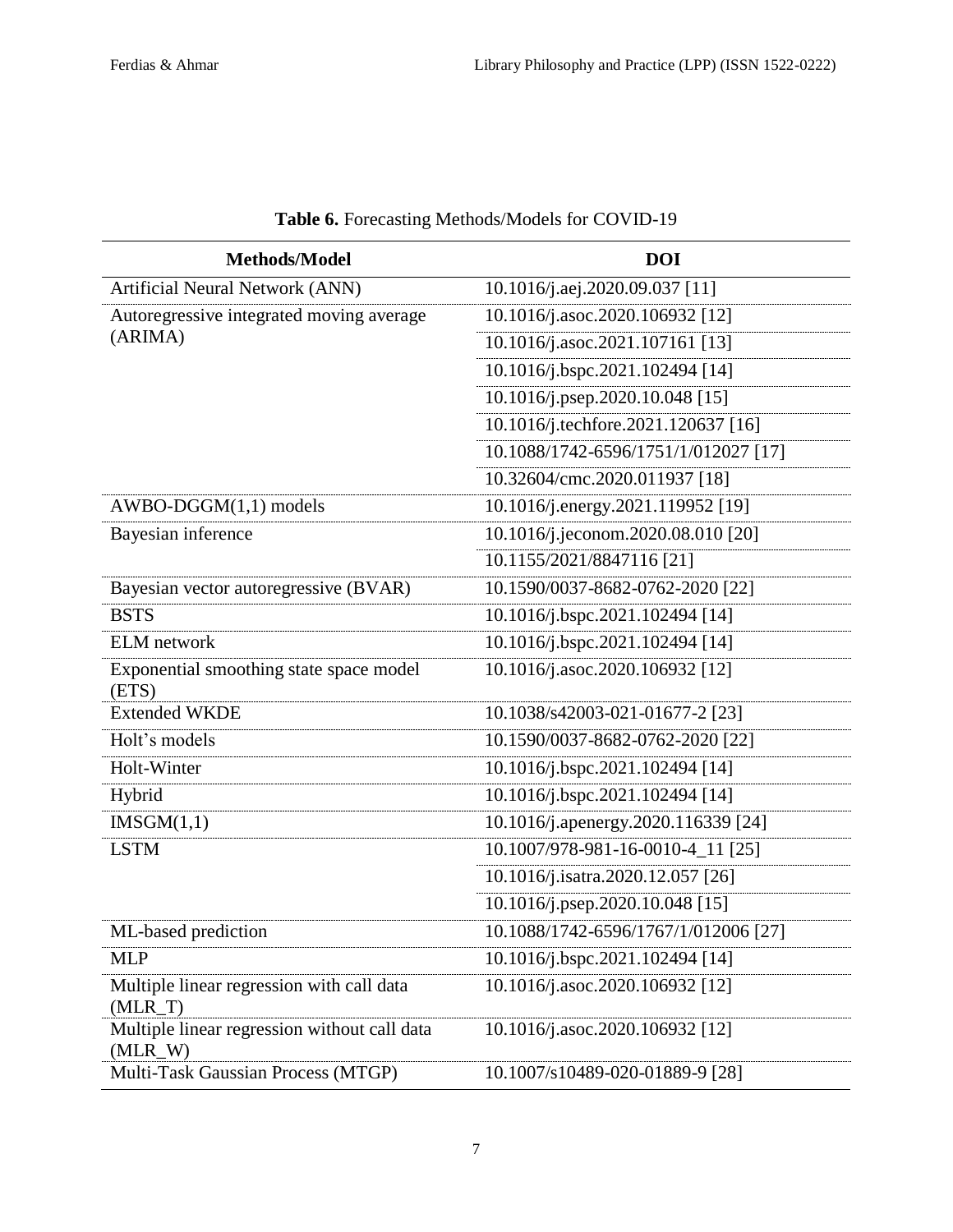| Methods/Model                                                   | <b>DOI</b>                           |
|-----------------------------------------------------------------|--------------------------------------|
| regression model                                                |                                      |
| <b>NNETAR</b>                                                   | 10.1016/j.bspc.2021.102494 [14]      |
|                                                                 | 10.30630/joiv.5.1.372 [29]           |
| Nonlinear Autoregressive Artificial Neural<br>Networks (NARANN) | 10.1016/j.psep.2020.10.048 [15]      |
| Prophet                                                         | 10.1016/j.asoc.2020.106932 [12]      |
|                                                                 | 10.1016/j.bspc.2021.102494 [14]      |
|                                                                 | 10.32604/cmc.2021.014918 [30]        |
|                                                                 | 10.1109/ICICT50816.2021.9358564 [31] |
| <b>PSOSMA-ANFIS</b>                                             | 10.1016/j.envres.2020.110607 [32]    |
| Seasonal Autoregressive integrated moving<br>average (ARIMA)    | 10.1016/j.asoc.2021.107161 [13]      |
| <b>Seasonal Naive</b>                                           | 10.1016/j.asoc.2020.106932 [12]      |
| Sequential quadratic programming (SQP)                          | 10.1016/j.asoc.2021.107289 [33]      |
| Singular Spectrum Analysis Model                                | 10.1088/1742-6596/1722/1/012092 [34] |
| SIR model                                                       | 10.1038/s41467-021-21776-2 [35]      |
| <b>SutteARIMA</b>                                               | 10.1016/j.scitotenv.2020.138883 [36] |
|                                                                 | 10.1016/j.dib.2020.105854 [37]       |
|                                                                 | 10.30630/joiv.4.3.389 [38]           |
| TBATS                                                           | 10.1016/j.bspc.2021.102494 [14]      |

# **4. Conclusion**

Based on the results and discussion in this study, it can be concluded that publications regarding COVID-19 forecasting consist of 1 article in 2019, 500 articles in 2020, and 245 articles in 2021 in the Scopus database. Most publications in the e-Learning field are published in Chaos Solitons and Fractals (38 documents) and followed by Plos One (21 documents). Productive authors in the field of e-Learning are Chowell, G. (5 documents), and then Ramasamy, K. (4 documents) and Salisu, A.A (4 documents) with USA as the country or territory that publishes the most documents, specifically 134 documents.

# **References**

- 1. World Health Organization, Impact of COVID-19 on people's livelihoods, their health and our food systems. (2020). [https://www.who.int/news/item/13-10-2020-impact-of-COVID-](https://www.who.int/news/item/13-10-2020-impact-of-COVID-19-onpeople)[19-onpeople's-livelihoods-their-health-and-our-food-systems.](https://www.who.int/news/item/13-10-2020-impact-of-COVID-19-onpeople)
- 2. A. Pak, O. A. Adegboye, A. I. Adekunle, K. M. Rahman, E. S. McBryde, & D. P. Eisen,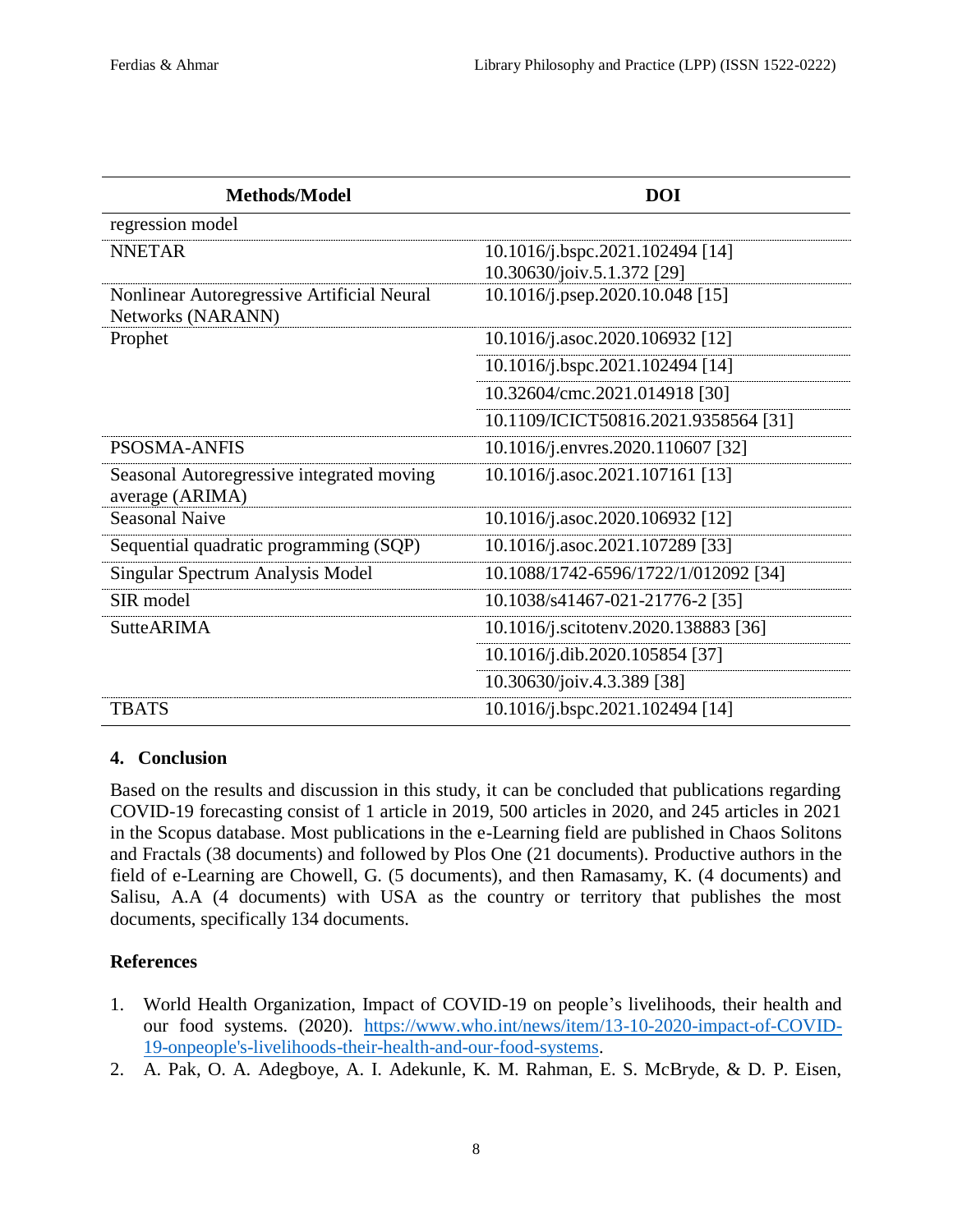Economic Consequences of the COVID-19 Outbreak: the Need for Epidemic Preparedness. *Frontiers in Public Health*, **8** (2020). https://doi.org/10.3389/fpubh.2020.00241.

- 3. Y. Elgimati, A. Alrasheed, & A. Mohamed Bashir, Effect of a COVID-19 on Social, Psychological, Economic and Health Conditions in Libya. *Journal of Applied Science, Engineering, Technology, and Education*, **3** (2021) 160–170. https://doi.org/10.35877/454RI.asci136.
- 4. T. A. Omang & P. U. Angioha, Assessing the Impact Covid-19 Pandemic on the Educational Development of Secondary School Students. *JINAV: Journal of Information and Visualization*, **2** (2021) 25–32. https://doi.org/10.35877/454RI.jinav261.
- 5. S. Atuahene, Y. Kong, & G. Bentum-Micah, COVID-19 Pandemic, Economic Loses and Education Sector Management. *Quantitative Economics and Management Studies*, **1** (2020) 103–109. https://doi.org/10.35877/454RI.qems162.
- 6. F. Petropoulos & S. Makridakis, Forecasting the novel coronavirus COVID-19. *PLOS ONE*, **15** (2020) e0231236. https://doi.org/10.1371/journal.pone.0231236.
- 7. C. L. Borgman, Bibliometrics and Scholarly Communication. *Communication Research*, **16** (1989) 583–599. https://doi.org/10.1177/009365089016005002.
- 8. N. J. van Eck & L. Waltman, Software survey: VOSviewer, a computer program for bibliometric mapping. *Scientometrics*, **84** (2010) 523–538. https://doi.org/10.1007/s11192- 009-0146-3.
- 9. M. Aria & C. Cuccurullo, bibliometrix : An R-tool for comprehensive science mapping analysis. *Journal of Informetrics*, **11** (2017) 959–975. https://doi.org/10.1016/j.joi.2017.08.007.
- 10. N. J. van Eck & L. Waltman, Text mining and visualization using VOSviewer. *SSI Newsletter*, **7** (2011) 50–54.
- 11. J. Farooq & M. A. Bazaz, A deep learning algorithm for modeling and forecasting of COVID-19 in five worst affected states of India. *Alexandria Engineering Journal*, **60** (2021) 587–596. https://doi.org/10.1016/j.aej.2020.09.037.
- 12. B. Rostami-Tabar & J. F. Rendon-Sanchez, Forecasting COVID-19 daily cases using phone call data. *Applied Soft Computing*, **100** (2021) 106932. https://doi.org/10.1016/j.asoc.2020.106932.
- 13. K. E. ArunKumar, D. V. Kalaga, C. M. Sai Kumar, G. Chilkoor, M. Kawaji, & T. M. Brenza, Forecasting the dynamics of cumulative COVID-19 cases (confirmed, recovered and deaths) for top-16 countries using statistical machine learning models: Auto-Regressive Integrated Moving Average (ARIMA) and Seasonal Auto-Regressive Integrated Moving Averag. *Applied Soft Computing*, **103** (2021) 107161. https://doi.org/10.1016/j.asoc.2021.107161.
- 14. N. Talkhi, N. Akhavan Fatemi, Z. Ataei, & M. Jabbari Nooghabi, Modeling and forecasting number of confirmed and death caused COVID-19 in IRAN: A comparison of time series forecasting methods. *Biomedical Signal Processing and Control*, **66** (2021) 102494. https://doi.org/10.1016/j.bspc.2021.102494.
- 15. A. H. Elsheikh, A. I. Saba, M. A. Elaziz, S. Lu, S. Shanmugan, T. Muthuramalingam, R. Kumar, A. O. Mosleh, F. A. Essa, & T. A. Shehabeldeen, Deep learning-based forecasting model for COVID-19 outbreak in Saudi Arabia. *Process Safety and Environmental*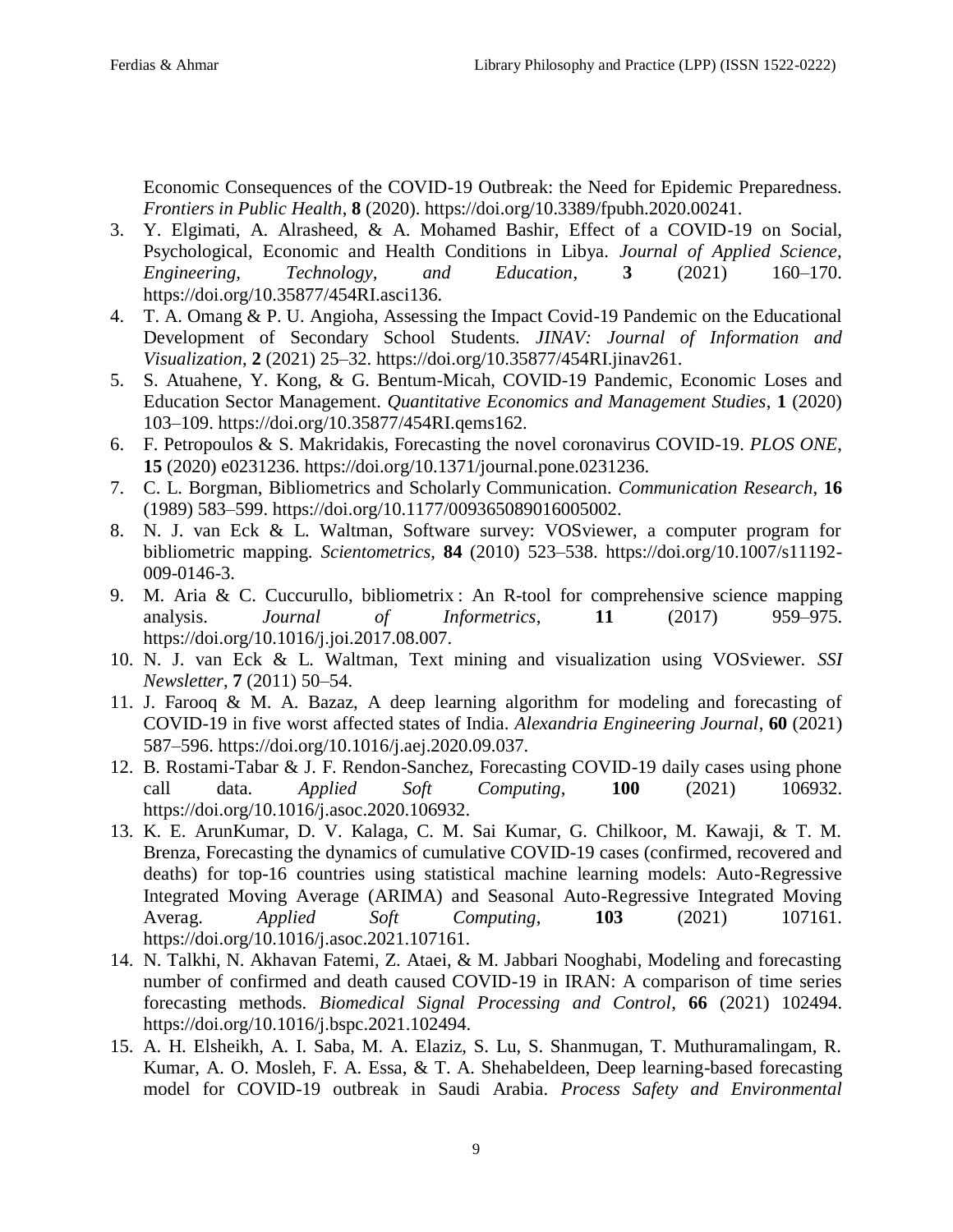*Protection*, **149** (2021) 223–233. https://doi.org/10.1016/j.psep.2020.10.048.

- 16. B. O. Güngör, H. M. Ertuğrul, & U. Soytaş, Impact of Covid-19 outbreak on Turkish gasoline consumption. *Technological Forecasting and Social Change*, **166** (2021) 120637. https://doi.org/10.1016/j.techfore.2021.120637.
- 17. R. N. Putri, M. Usman, Warsono, Widiarti, & E. Virginia, Modeling Autoregressive Integrated Moving Average (ARIMA) and Forecasting of PT Unilever Indonesia Tbk Share Prices During the COVID-19 Pandemic Period. *Journal of Physics: Conference Series*, **1751** (2021) 012027. https://doi.org/10.1088/1742-6596/1751/1/012027.
- 18. S. Kumar Sharma, S. Bhardwaj, R. Bhardwaj, & M. Alowaidi, Nonlinear Time Series Analysis of Pathogenesis of COVID-19 Pandemic Spread in Saudi Arabia. *Computers, Materials & Continua*, **66** (2020) 805–825. https://doi.org/10.32604/cmc.2020.011937.
- 19. H.-B. Chen, L.-L. Pei, & Y.-F. Zhao, Forecasting seasonal variations in electricity consumption and electricity usage efficiency of industrial sectors using a grey modeling approach. *Energy*, **222** (2021) 119952. https://doi.org/10.1016/j.energy.2021.119952.
- 20. L. Liu, H. R. Moon, & F. Schorfheide, Panel forecasts of country-level Covid-19 infections. *Journal of Econometrics*, **220** (2021) 2–22. https://doi.org/10.1016/j.jeconom.2020.08.010.
- 21. P. Congdon, Mid-Epidemic Forecasts of COVID-19 Cases and Deaths: A Bivariate Model Applied to the UK. *Interdisciplinary Perspectives on Infectious Diseases*, **2021** (2021) 1–15. https://doi.org/10.1155/2021/8847116.
- 22. E. Z. Martinez, A. D. C. Passos, A. F. Cinto, A. C. Escarso, R. A. Monteiro, J. M. e Silva, F. Bellissimo-Rodrigues, & D. C. Aragon, Feasibility of very short-term forecast models for COVID-19 hospital-based surveillance. *Revista da Sociedade Brasileira de Medicina Tropical*, **54** (2021). https://doi.org/10.1590/0037-8682-0762-2020.
- 23. W. Shi, C. Tong, A. Zhang, B. Wang, Z. Shi, Y. Yao, & P. Jia, An extended Weight Kernel Density Estimation model forecasts COVID-19 onset risk and identifies spatiotemporal variations of lockdown effects in China. *Communications Biology*, **4** (2021) 126. https://doi.org/10.1038/s42003-021-01677-2.
- 24. L. Huang, Q. Liao, R. Qiu, Y. Liang, & Y. Long, Prediction-based analysis on power consumption gap under long-term emergency: A case in China under COVID-19. *Applied Energy*, **283** (2021) 116339. https://doi.org/10.1016/j.apenergy.2020.116339.
- 25. I. Fatema, X. Kong, & G. Fang, Analysing and Forecasting Electricity Demand and Price Using Deep Learning Model During the COVID-19 Pandemic. (2021), pp. 115–127. https://doi.org/10.1007/978-981-16-0010-4\_11.
- 26. Y. Gautam, Transfer Learning for COVID-19 cases and deaths forecast using LSTM network. *ISA Transactions*, (2021). https://doi.org/10.1016/j.isatra.2020.12.057.
- 27. P. Ananthi, S. Jabeen Begum, V. Latha Jothi, S. Kayalvili, & S. Gokulraj, Survey on Forecasting the vulnerability of Covid 19 in Tamil Nadu. *Journal of Physics: Conference Series*, **1767** (2021) 012006. https://doi.org/10.1088/1742-6596/1767/1/012006.
- 28. S. Ketu & P. K. Mishra, Enhanced Gaussian process regression-based forecasting model for COVID-19 outbreak and significance of IoT for its detection. *Applied Intelligence*, **51** (2021) 1492–1512. https://doi.org/10.1007/s10489-020-01889-9.
- 29. A. S. Ahmar & E. Boj, Application of Neural Network Time Series (NNAR) and ARIMA to Forecast Infection Fatality Rate (IFR) of COVID-19 in Brazil. *JOIV : International Journal*